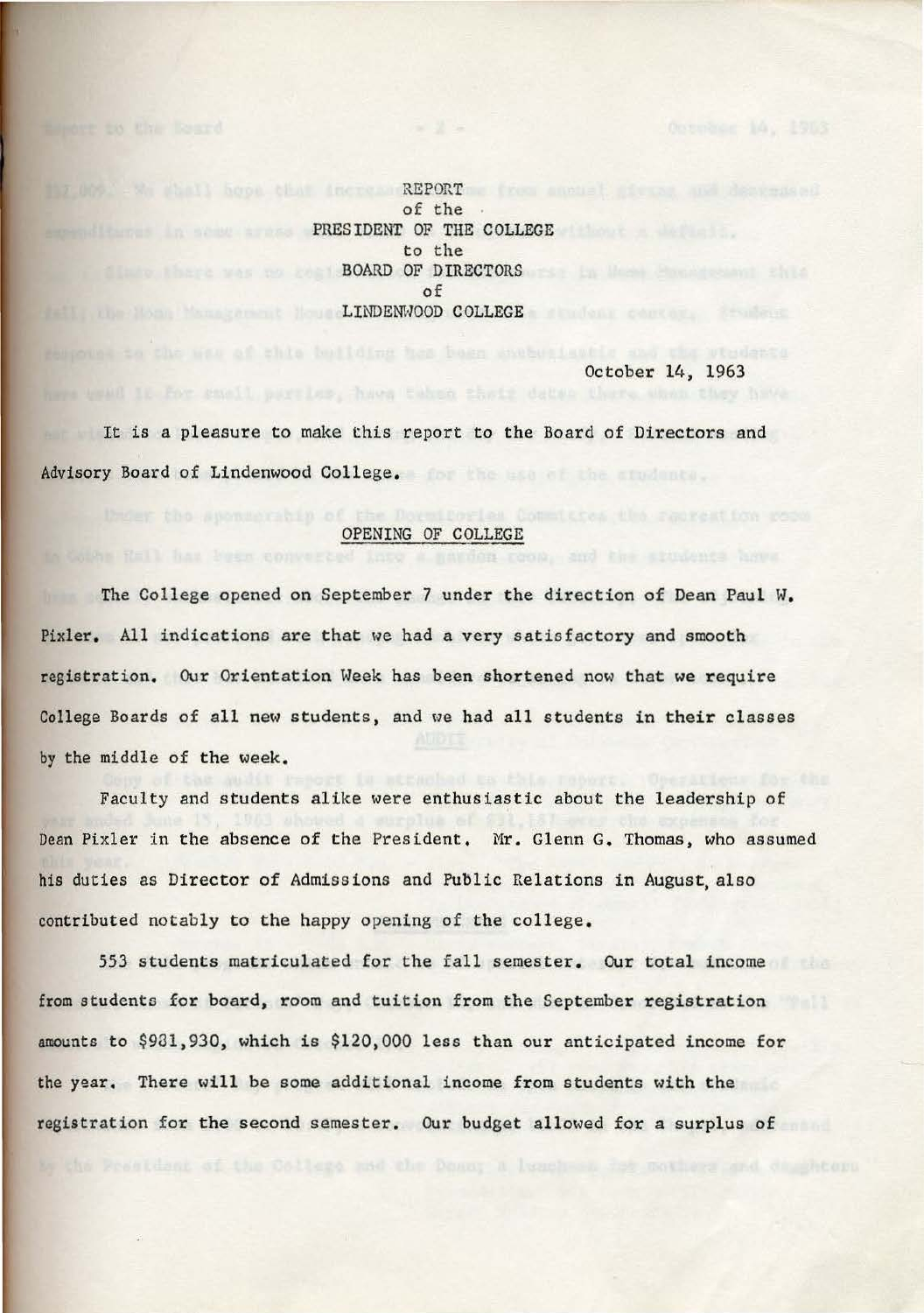\$57,009. We shall hope that increased income from annual giving and decreased expenditures in some areas will allow us to operate without a deficit.

Since there was no registration for the course in Home Management this fall, the Home Management House is being used as a student center. Student response to the use of this building has been enthusiastic and the students have used it for small parties, have taken their dates there when they have not wished to leave campus, and during the day for study. Several vending machines have been placed in the house for the use of the students.

Under the sponsorship of the Dormitories Committee the recreation room in Cobbs Hall has been converted into a garden room, and the students have been equally enthusiastic about the change in this facility. The adjoining tea room is now provided with vending machines which give more space for students and this has resulted in a considerable saving in labor costs,

# AUDIT waity of Colerado (Auditorium)

Copy of the audit report is attached to this report. Operations for the year ended June 15, 1963 showed a surplus of \$31,187 over the expenses for this year. October 24 - 8:00 P.M. - Flays' "The Royal Gambit", by Hermann

#### FALL PROGRAMS

The fall programs which should be of special interest for members of the Board are those of Parents' Day, October 12, and what is described as the "Fall Festival" which begins on October 17.

The Parents' Day program will include an open house in the academic departments from 9:00 to 10:45; a convocation at 11:00 in the Chapel, addressed by the President of the College and the Dean; a luncheon for mothers and daughters

Grandello,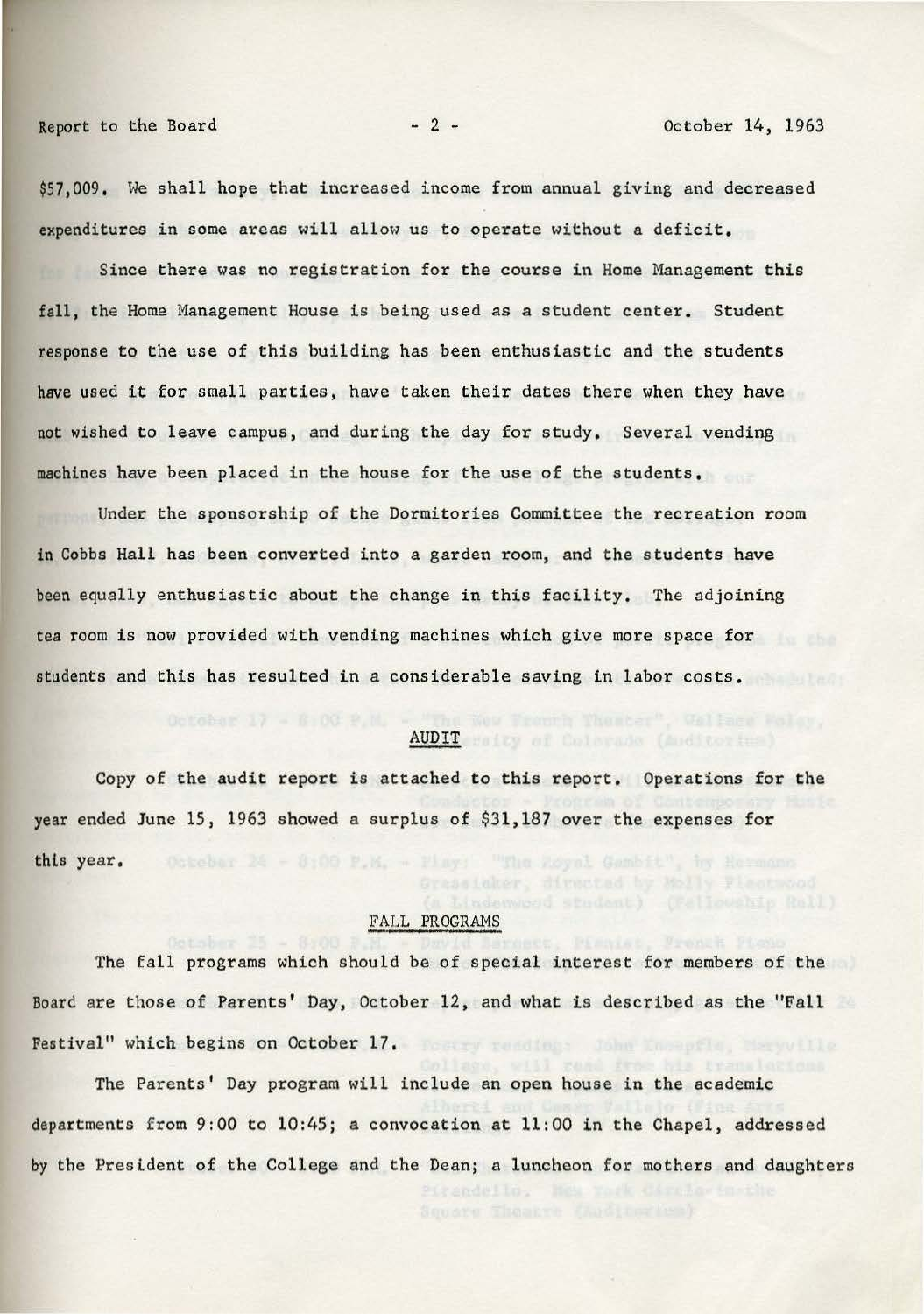and women of the faculty, administration, and staff at 12:30 in Ayres Dining Room, this luncheon to be addressed by Dr. Esther L. Johnson; a luncheon for fathers of students and **men** of the faculty, administration, and staff **at** 12:30 in Fellowship Hall; open house in the residence halls from 3:00 to 5:00; and a western style dinner and program on the campus at 5:00.

We plan to organize a Fathers' Club at the luncheon for fathers, This club will be useful to the College in helping us find desirable students, in establishing a cooperative understanding of the college program with our patrons, and in helping us to secure gifts from patrons of the College, Dr, William F. McGinnis, of St, Louis, whose daughter is a member of the Junior Class, has agreed to accept the presidency of this club.

The "Fall Festival" consists of a concentration of public programs in the fields of the humanities and the arts, The following events have been scheduled: October 17 - 8:00 P.M. - "The New French Theater", Wallace Foley, University of Colorado (Auditorium) October 22 - 8:00 P.M. - Aristeia Ensemble, William Schatzkamer, Conductor - Program of Contemporary Music for Small Orchestra (Auditorium) witcitetion in St. Louis in January October 24 - 8:00 P.M. - Play: "The Royal Gambit", by Hermann Gressieker, directed by Molly Fleetwood (a Lindenwood student) (Fellowship Hall) The total we have received to October 25 - 8:00 P.M. - David Barnett, Pianist, French Piano Music from Couperin to Poulenc (Auditorium) October 26 - 8:00 P.M. - Repeat performance of play given October 24 October 29 - 4:00 P.M. - Poetry reading: John Knoepfle, Maryville College, will read from his translations tialded \$13,110, which goes to operatio of two modern Spanish poets, Rafael Alberti and Cesar Vallejo (Fine Arts The Alumna Pand Car 1963 has to Building) October 30 - 8:00 P.M. - "Six Characters in Search of an Author", Pirandello. New York Circle-in-the

Square Theatre (Auditorium)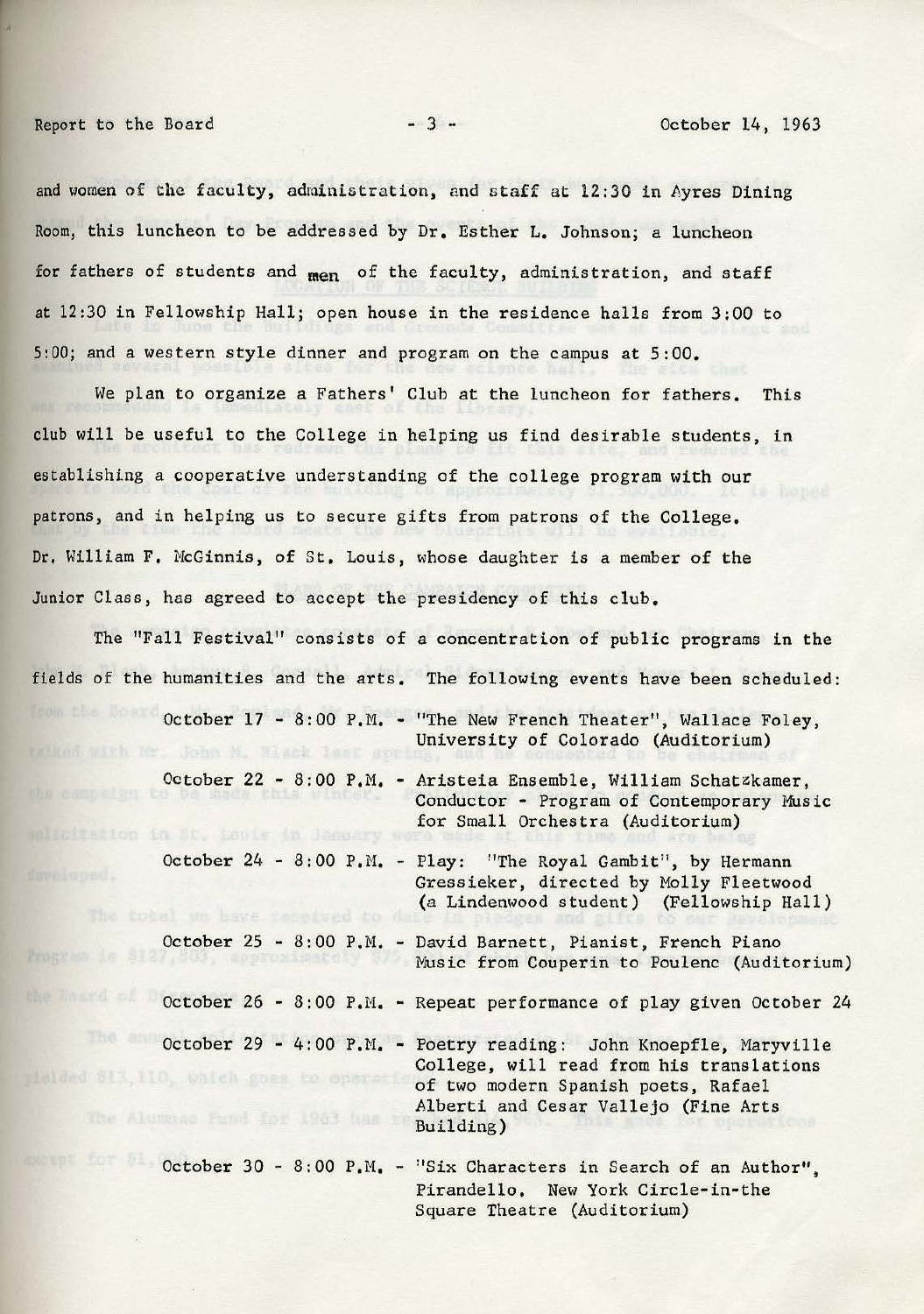Members of the Board and their wives (or their husbands) are urged to attend the Parents' Day Program and the events of the "Fall Festival".

#### LOCATION OF THE SCIENCE BUILDING

Late in June the Buildings and Grounds Committee met at the College and examined several possible sites for the new science hall. The site that was recommended is immediately east of the library.

The architect has redrawn the plans to fit this site, and reduced the space to hold the cost of the building to approximately \$1,500,000. It is hoped that by the time the Board meets the new blueprints will be available.

# PLANS OF THE CAMPAIGN COMMITTEE

The campaign committee consists of Raymond E. Rowland, as Chairman, John M, Black, Arthur S, Goodall, Admiral Sidney Souers, and Howard I. Young from the Board. Mr, Rowland, Mr. Doenges, and the President of the College talked with Mr. John M. Black last spring, and he consented to be chairman of the campaign to be made this winter. Preliminary plans to conduct an intensive solicitation **in** St. Louis in January were made at this time and are being developed.

The total we have received to date in pledges and gifts to our Development Program is \$127,803, approximately \$75,000 of which has come from members of the Board of Directors. The Board Become of the Board of Directors.

The annual solicitation program inaugurated in St, Charles last year yielded \$13,110, which goes to operations.

The Alumnae Fund for 1963 has reached \$14,963. This goes for operations y of Illinois and is working on his Ma. O. except for \$1,000.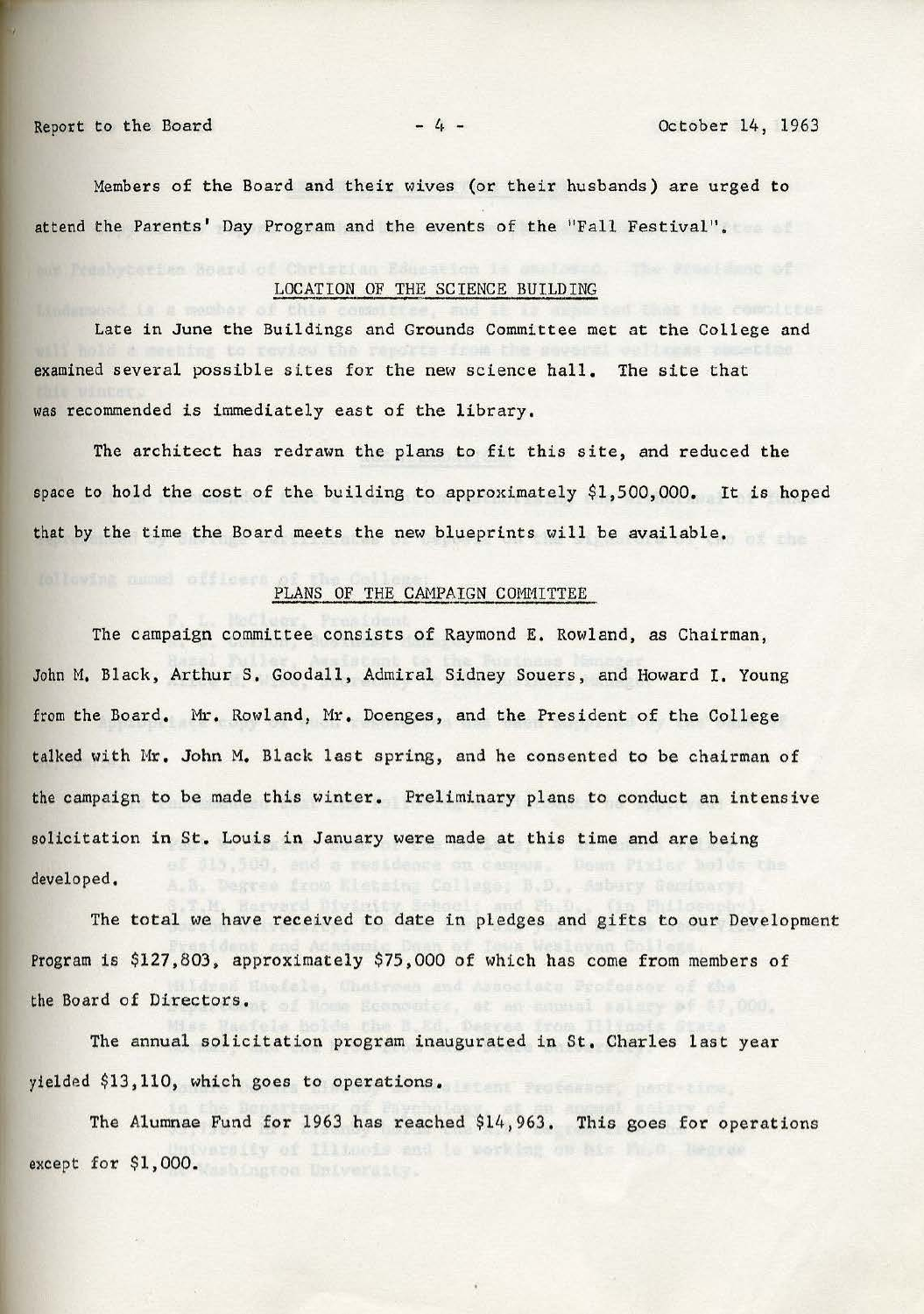## REAPPRAISAL COMMITTEE REPORT

Copy of the report that has been sent to the Reappraisal Committee of our Presbyterian Board of Christian Education is enclosed. The President of Lindenwood is a member of this committee, and it is expected that the committee will hold a meeting to review the reports from the several colleges smmetime this winter, economica chrough come cooperative having. One area in shich

#### REC OIL ENDATIONS

It is recommended that a resolution authorizing the withdrawal of funds represented by Savings Certificates of Deposit on the signature of two of the following named officers of the College:

> F. L. Mccluer, President R. C. Colson, Business Manager Hazel Fuller, Assistant to the Business Manager Alice M. Wise, Secretary to the Business Manager

Appropriate copy of such resolution has been supplied by the Bank of St. Louis.

It is recommended that the following appointments be approved:

Paul W. Pixler, Dean of the College, at an annual salary of \$15,500, and a residence on campus. Dean Pixler holds the A.B. Degree from Kletzing College; B.D., Asbury Seminary; S.T.M. Harvard Divinity School; and Ph.D., (in Philosophy), Boston University. For the last six years he has been Vice-President and Academic Dean of Iowa Wesleyan College.

Mildred Haefele, Chairman and Associate Professor of the Department of Home Economics, at an annual salary of \$7,000. Miss Haefele holds the B.Ed. Degree from Illinois State Normal, and the M.S. from Ohio State University.

Donald Dennis Lisenby as *lesistant Professor*, part-time, in the Department of Psychology, at an annual salary of \$3,750. Mr. Lisenby holds the A.B. Degree from the University of Illinois and is working on his Ph.D. Degree at Washington University.